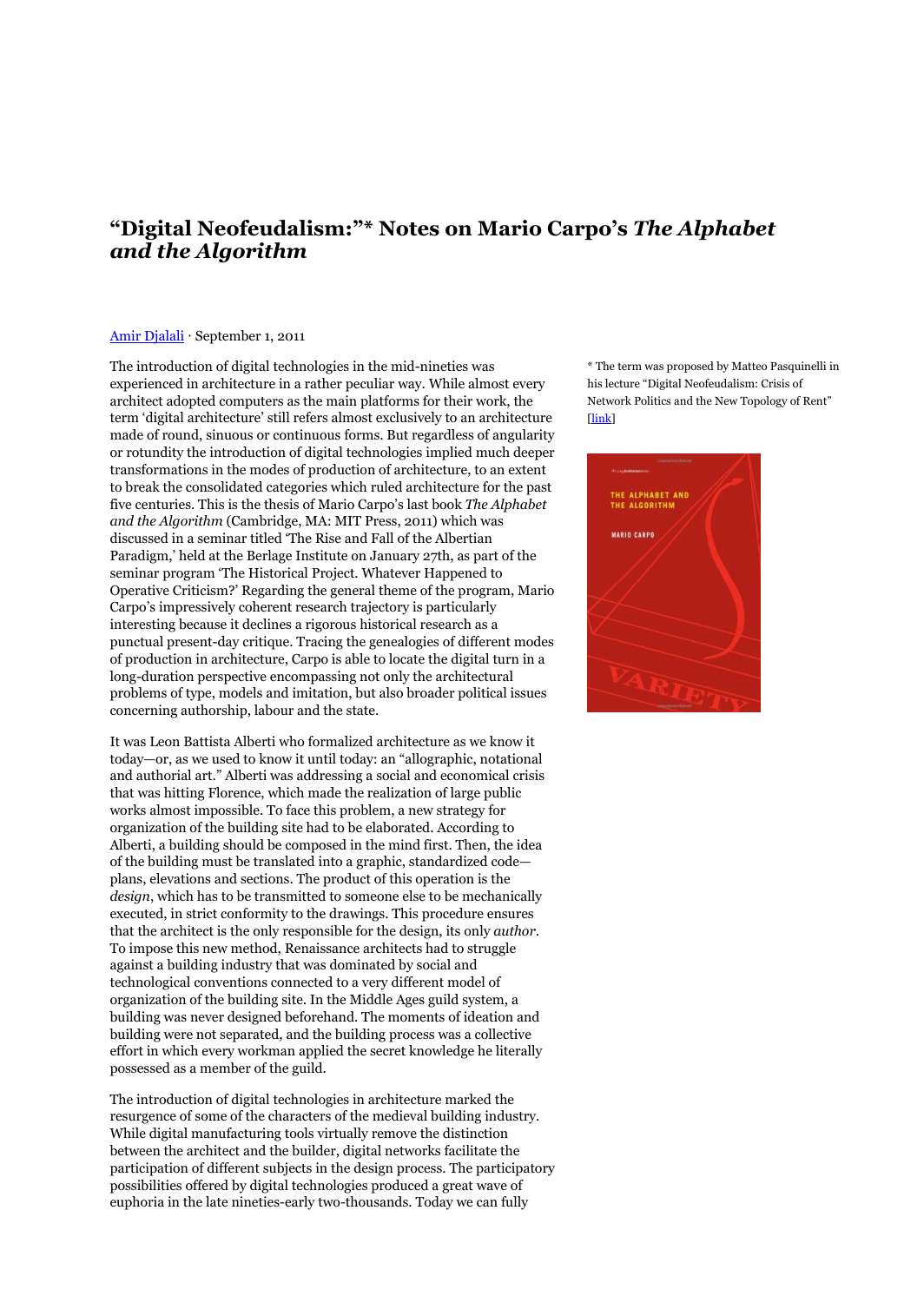appreciate the ambivalence of the transformations of labour in the digital era. While it is true that labour has become more collective and participatory, it is also true that digital technologies allow a centralized control of the outcomes of this participation. This is the case of the recent developments in Building Information Management (bim) platforms. As Carpo declared in a recent [comment](http://www.graymatters.gatech.edu/2011/03/03/the-alphabet-and-the-algorithm-by-professor-mario-carpo/) on his book, "the new digital workshop … looks less and less like an incubator of new forms of participatory creativity, and more and more like a playground of corporate interests, bureaucratic opaqueness and technocratic megalomania." For sure it is clear that the 'digital turn' did not improve architects' working conditions, which on the contrary followed the general trends of labour precarisation.

A digital design does not (only) consist of drawings (plans and sections), but also of codes and algorithms. If a drawing is a scaled, faithful representation of the final object, a code does not represent any particular object, but rather it is a generic description of a family of objects. A digital code can operate like a function that can generate many forms according to the values attributed to its parameters. The value of the parameters can always be assigned by the designer, but it might also happen that the parameters represent certain environmental variables, or that the final users will be asked to set the parameters to customize the final product according to their personal needs. Different objects produced by the interpretation of the same algorithm will generate objects that are similar to each other, but never identical.

Identicality and similarity are indeed the opposed inherent logics of the analog and the digital paradigms. Analog reproduction is based on the mechanical imposition of a physical matrix or mould on a certain material, to produce identical objects. The more objects are produced, the less the price of the individual item, as the cost of the original mould or matrix is amortized. Digital production—as in digital printing or manufacturing—does not need a matrix to be produced. The production of identical copies is still possible, but it does not have an economical advantage over the production of different objects. To use a Piercean jargon, a mould or a matrix is an *index* of the items produced by it, while a computer code share a *symbolic* correspondence to the individuals it can generate.

Again, while the former approach is characteristic of the modern times, the latter shares many similarities with the medieval cognitive and aesthetic landscape. Carpo corroborates this argument citing two canonical sources. In his "Introduction to an 'Iconography of Mediaeval Architecture'," Richard Krautheimer asked himself why many medieval buildings that where meant to be copies of the Saint Sepulchre where in fact so much different for a modern beholder, concluding that similarities were to be sought not into visual but rather into symbolic or socially conventional contents. Similarly, in his *Gothic Architecture and Scholasticism* Erwin Panofsky noticed an analogy between Gothic architecture and the top-down organization of Scholastic knowledge into categories arranged from the most general to the most particular.

If according to Marx any production is also a production of subjectivities, then it is legitimate to ask what are the subjects of analog and digital production. In other words, we have to see the political consequences of the two paradigms. The rise and the fall of the nation state parallels the rise and fall of the production of identical copies. As Carpo notes, the very term "standard" has a military etymology: the French word *étendard* refers to "a banner that identified a group of armed soldiers." Standardization is also a presupposition for an efficient state bureaucracy and a tax collection service. The bourgeois class—the body of the modern state—espoused standardization not only as an efficient management device, but also as an ethics as well as a style.

In the last decades the world witnessed an increasing crisis of all the apparatuses of identical reproduction: the decline of the political